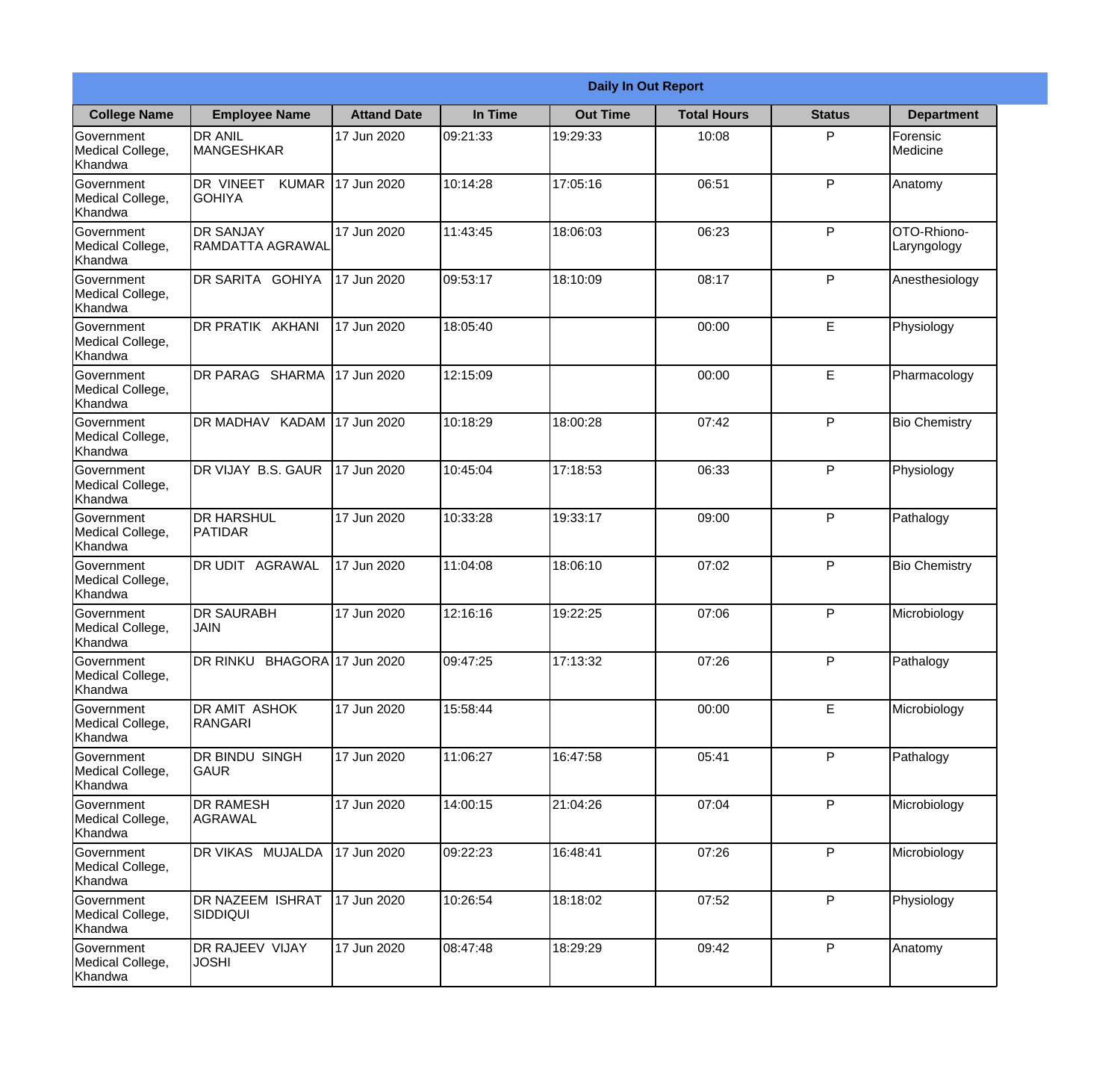| <b>Designation</b>                  | <b>Category</b>     |
|-------------------------------------|---------------------|
| Assistant Professor   Para Clinical |                     |
| Professor                           | <b>Non Clinical</b> |
| Professor                           | Clinical            |
| Professor                           | Clinical            |
| Assistant Professor   Non Clinical  |                     |
| Professor                           | Para Clinical       |
| Assistant Professor   Non Clinical  |                     |
| Associate Professor Non Clinical    |                     |
| Assistant Professor   Para Clinical |                     |
| Associate Professor Non Clinical    |                     |
| Associate Professor Para Clinical   |                     |
| Assistant Professor   Para Clinical |                     |
| Professor                           | Para Clinical       |
| Associate Professor Para Clinical   |                     |
| Assistant Professor   Para Clinical |                     |
| Demonstrator/Tutor   Para Clinical  |                     |
| Professor                           | <b>Non Clinical</b> |
| Assistant Professor   Non Clinical  |                     |

## **Daily In Out Report**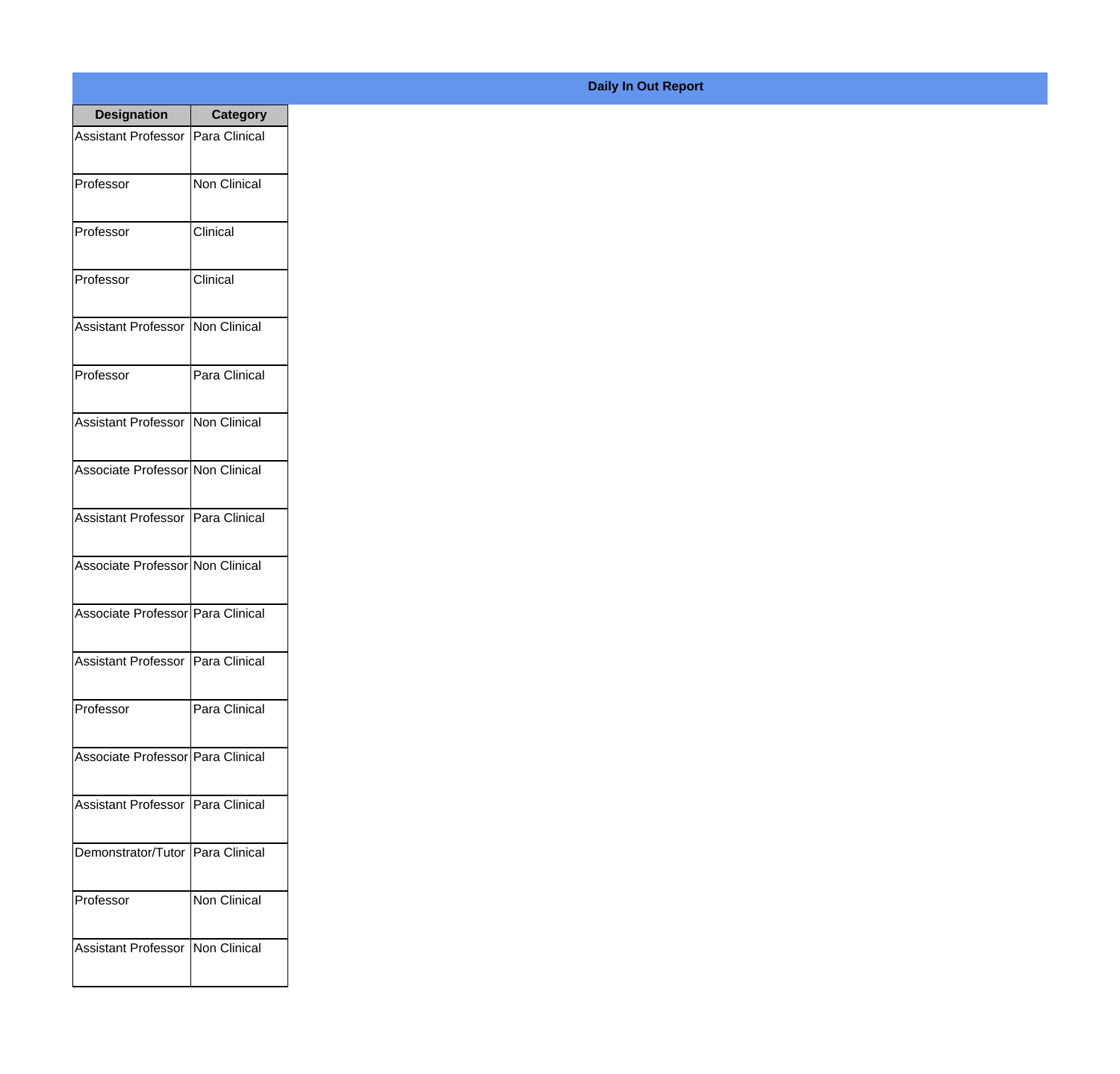|                                                  |                                                |             |          |          | <b>Daily In Out Report</b> |   |                                           |
|--------------------------------------------------|------------------------------------------------|-------------|----------|----------|----------------------------|---|-------------------------------------------|
| <b>Government</b><br>Medical College,<br>Khandwa | <b>DR DWARKA</b><br><b>PRASAD GOTHRE</b>       | 17 Jun 2020 | 10:38:07 | 17:42:26 | 07:04                      | P | <b>Bio Chemistry</b>                      |
| Government<br>Medical College,<br>Khandwa        | <b>DR SOUMITRA</b><br><b>SETHIA</b>            | 17 Jun 2020 | 10:28:41 | 19:29:11 | 09:01                      | P | Community<br>Medicine                     |
| <b>Government</b><br>Medical College,<br>Khandwa | <b>DR RASHMI YADAV</b>                         | 17 Jun 2020 | 10:23:43 | 18:16:48 | 07:53                      | P | Community<br>Medicine                     |
| <b>Government</b><br>Medical College,<br>Khandwa | DR LEENA PARIHAR                               | 17 Jun 2020 | 11:49:17 | 18:10:17 | 06:21                      | P | Community<br>Medicine                     |
| <b>Government</b><br>Medical College,<br>Khandwa | <b>MR PIYUSH KUMAR</b><br><b>MISHRA</b>        | 17 Jun 2020 | 11:05:53 | 17:59:49 | 06:54                      | P | Community<br>Medicine                     |
| Government<br>Medical College,<br><b>Khandwa</b> | DR SACHIN PARMAR 17 Jun 2020                   |             | 09:31:27 | 19:38:04 | 10:07                      | P | Community<br>Medicine                     |
| <b>Government</b><br>Medical College,<br>Khandwa | <b>DR DURGESH</b><br>SONARE                    | 17 Jun 2020 | 09:56:49 | 17:25:38 | 07:29                      | P | Dermatology, Ven<br>ereology &<br>Leprosy |
| <b>Government</b><br>Medical College,<br>Khandwa | <b>DR MANOJ BALKE</b>                          | 17 Jun 2020 | 09:11:25 | 18:39:23 | 09:28                      | P | Ophthalmology                             |
| Government<br>Medical College,<br>Khandwa        | <b>DR RAKESH KUMAR</b><br><b>SHIVHARE</b>      | 17 Jun 2020 | 09:40:45 | 17:20:37 | 07:40                      | P | Microbiology                              |
| <b>Government</b><br>Medical College,<br>Khandwa | <b>DR RAKESH KUMAR</b><br><b>SHIVHARE</b>      | 17 Jun 2020 | 17:20:43 |          | 07:40                      | P | Microbiology                              |
| <b>Government</b><br>Medical College,<br>Khandwa | <b>DR GARIMA</b><br>IAGRAWAL VARSHNEY          | 17 Jun 2020 | 11:04:39 |          | 00:00                      | E | Paediatrics                               |
| Government<br>Medical College,<br>Khandwa        | <b>DR SIDDHARTH</b><br><b>BANODE</b>           | 17 Jun 2020 | 09:40:33 | 18:09:12 | 08:29                      | P | Pharmacology                              |
| Government<br>Medical College,<br>Khandwa        | <b>DR CHANDNI</b><br>KAROLE                    | 17 Jun 2020 | 10:41:12 |          | 00:00                      | E | Ophthalmology                             |
| Government<br>Medical College,<br>Khandwa        | <b>DR PRIYA KAPOOR</b><br>KAPOOR               | 17 Jun 2020 | 10:18:31 | 13:52:57 | 03:34                      | P | Pathalogy                                 |
| Government<br>Medical College,<br>Khandwa        | <b>DR SAPNA</b><br><b>MAHESHRAM</b>            | 17 Jun 2020 | 10:43:22 | 18:42:32 | 07:59                      | P | Community<br>Medicine                     |
| Government<br>Medical College,<br>Khandwa        | <b>DR SEEMA</b><br><b>SUDHAKARRAO</b><br>SUTAY | 17 Jun 2020 | 11:31:42 |          | 00:00                      | E | Forensic<br>Medicine                      |
| Government<br>Medical College,<br>Khandwa        | DR RAKESH SINGH<br><b>HAZARI</b>               | 17 Jun 2020 | 12:09:02 | 18:06:33 | 05:57                      | P | Pathalogy                                 |
| Government<br>Medical College,<br>Khandwa        | <b>DR NISHA</b><br><b>KAITHWAS</b>             | 17 Jun 2020 | 18:39:45 |          | 00:00                      | E | Psychiatry                                |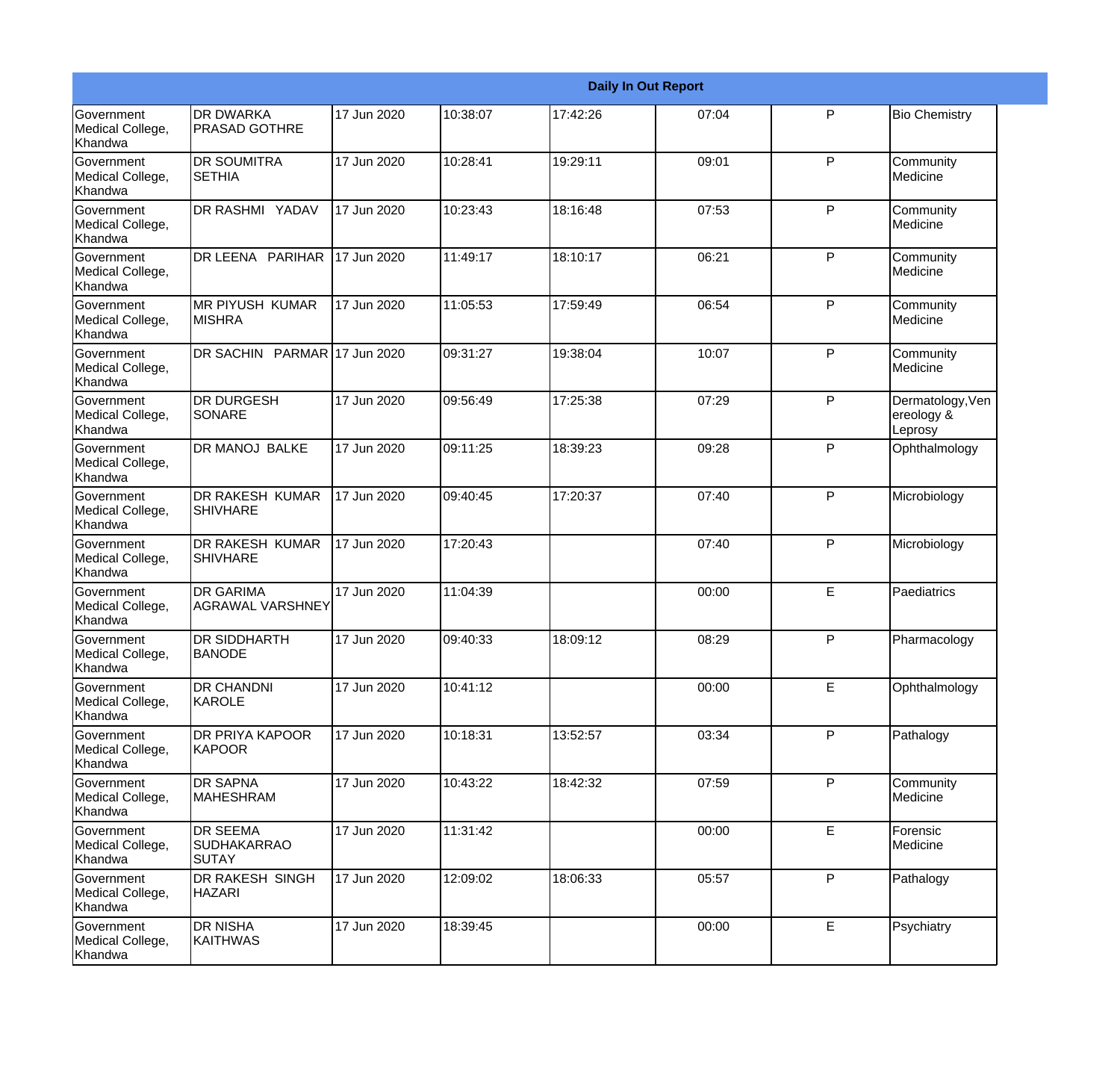| Demonstrator/Tutor Non Clinical   |               |
|-----------------------------------|---------------|
| Assistant Professor Para Clinical |               |
|                                   |               |
| Assistant Professor Para Clinical |               |
| Assistant Professor Para Clinical |               |
| Statistician                      | Para Clinical |
| Assistant Professor Para Clinical |               |
| Assistant Professor Clinical      |               |
| Assistant Professor Clinical      |               |
|                                   |               |
| Demonstrator/Tutor Para Clinical  |               |
| Demonstrator/Tutor Para Clinical  |               |
| Associate Professor Clinical      |               |
| Associate Professor Para Clinical |               |
| Assistant Professor Clinical      |               |
| Demonstrator/Tutor Para Clinical  |               |
| Associate Professor Para Clinical |               |
| Professor                         | Para Clinical |
|                                   |               |
| Professor                         | Para Clinical |
| Assistant Professor Clinical      |               |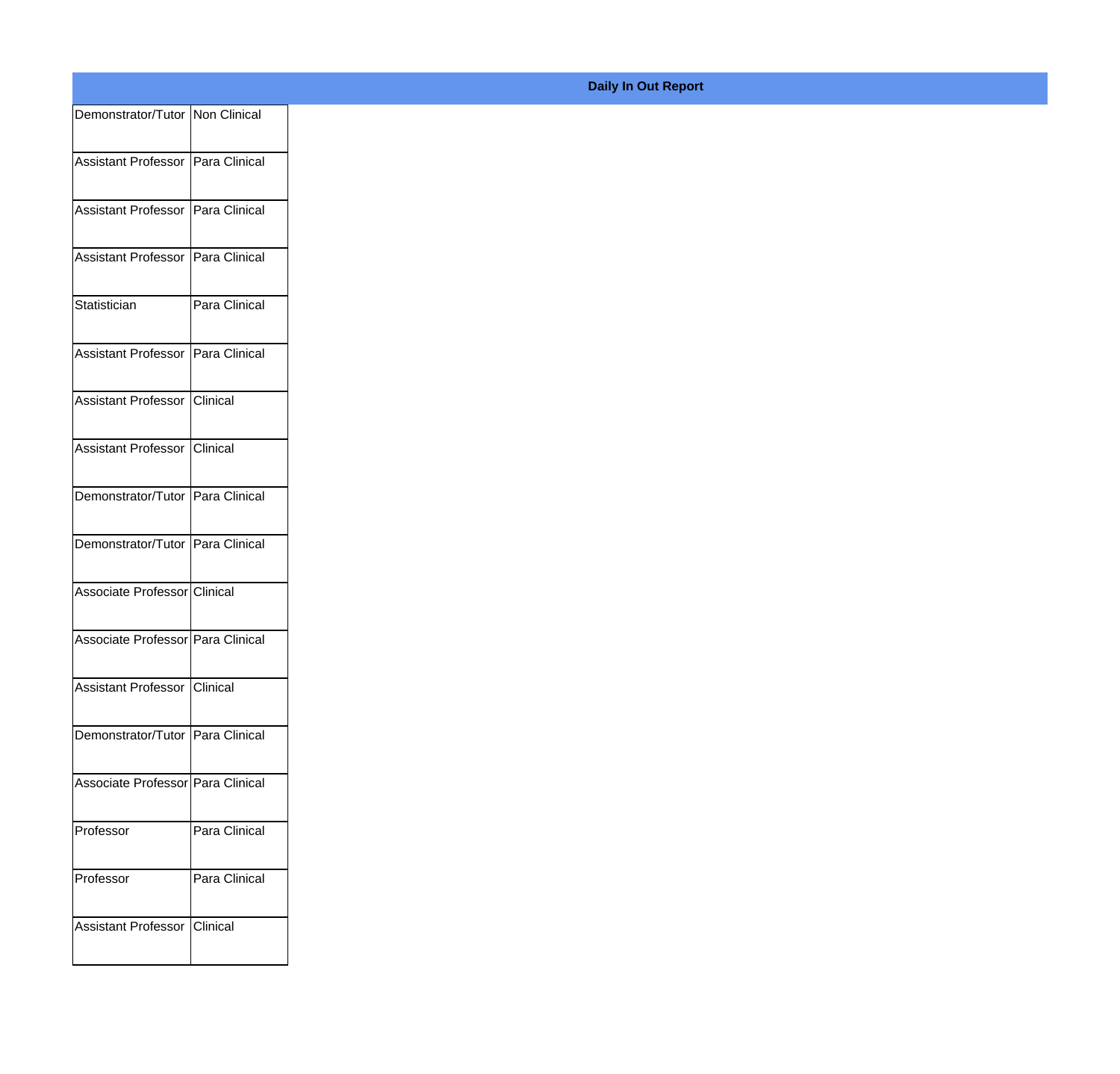|                                                         |                                         |             |          |          | <b>Daily In Out Report</b> |              |                             |
|---------------------------------------------------------|-----------------------------------------|-------------|----------|----------|----------------------------|--------------|-----------------------------|
| <b>Government</b><br>Medical College,<br>Khandwa        | <b>DR ANANT</b><br><b>TUKARAM PAWAR</b> | 17 Jun 2020 | 10:46:30 | 19:37:44 | 08:51                      | $\mathsf{P}$ | Community<br>Medicine       |
| <b>Government</b><br>Medical College,<br>Khandwa        | DR SHAIKH M.KHALIQ 17 Jun 2020          |             | 10:24:21 |          | 00:00                      | E            | <b>Bio Chemistry</b>        |
| <b>Government</b><br>Medical College,<br>Khandwa        | <b>DR MAHENDRA</b><br><b>PANWAR</b>     | 17 Jun 2020 | 09:50:16 | 18:09:29 | 08:19                      | P            | Orthopaedics                |
| <b>Government</b><br>Medical College,<br>Khandwa        | DR AJAY GANGJI                          | 17 Jun 2020 | 12:51:03 |          | 00:00                      | E            | <b>General Surgery</b>      |
| Government<br>Medical College,<br>Khandwa               | <b>DR SITARAM</b><br><b>SOLANKI</b>     | 17 Jun 2020 | 09:48:51 | 18:44:10 | 08:56                      | P            | Forensic<br>Medicine        |
| <b>Government</b><br>Medical College,<br><b>Khandwa</b> | <b>DR RANJEET</b><br><b>BADOLE</b>      | 17 Jun 2020 | 16:06:59 |          | 00:00                      | E            | <b>General Medicine</b>     |
| Government<br>Medical College,<br>Khandwa               | <b>DR ARUN KUMAR</b><br><b>PARGI</b>    | 17 Jun 2020 | 09:35:09 |          | 00:00                      | E            | <b>General Surgery</b>      |
| Government<br>Medical College,<br>Khandwa               | <b>DR SANGEETA</b><br><b>CHINCHOLE</b>  | 17 Jun 2020 | 11:00:38 | 16:22:29 | 05:22                      | $\mathsf{P}$ | Physiology                  |
| Government<br>Medical College,<br>Khandwa               | DR NEERAJ KUMAR                         | 17 Jun 2020 | 09:20:58 | 18:39:15 | 09:19                      | $\mathsf{P}$ | Dentisry                    |
| <b>Government</b><br>Medical College,<br>Khandwa        | DR VIJAY NAYAK                          | 17 Jun 2020 | 11:41:10 | 18:29:17 | 06:48                      | $\mathsf{P}$ | Anatomy                     |
| <b>Government</b><br>Medical College,<br>Khandwa        | DR SUNIL BAJOLIYA                       | 17 Jun 2020 | 13:29:53 | 19:37:31 | 06:08                      | P            | OTO-Rhiono-<br>Laryngology  |
| Government<br>Medical College,<br>Khandwa               | DR NISHA MANDLOI<br><b>PANWAR</b>       | 17 Jun 2020 | 09:50:08 | 16:01:20 | 06:11                      | $\mathsf{P}$ | Obstetrics &<br>Gynaecology |
| Government<br>Medical College,<br>Khandwa               | <b>DR SATISH</b><br><b>CHANDEL</b>      | 17 Jun 2020 | 10:45:17 | 17:39:10 | 06:54                      | $\mathsf{P}$ | Pharmacology                |
| Government<br>Medical College,<br>Khandwa               | DR JITENDRA<br><b>AHIRWAR</b>           | 17 Jun 2020 | 10:25:01 | 10:25:13 | 00:00                      | AB           | Pathalogy                   |
| Government<br>Medical College,<br>Khandwa               | <b>DR MUKTESHWARI</b><br><b>GUPTA</b>   | 17 Jun 2020 | 10:19:43 | 18:28:09 | 08:09                      | P            | Pharmacology                |
| Government<br>Medical College,<br>Khandwa               | DR YASHPAL RAY                          | 17 Jun 2020 | 14:10:15 |          | 00:00                      | E            | Anatomy                     |
| Government<br>Medical College,<br>Khandwa               | DR SHAILENDRA<br><b>SINGH CHOUHAN</b>   | 17 Jun 2020 | 11:33:00 |          | 00:00                      | E            | Orthopaedics                |
| Government<br>Medical College,<br>Khandwa               | MOHIT GARG                              | 17 Jun 2020 | 11:50:06 |          | 00:00                      | E            | <b>General Medicine</b>     |